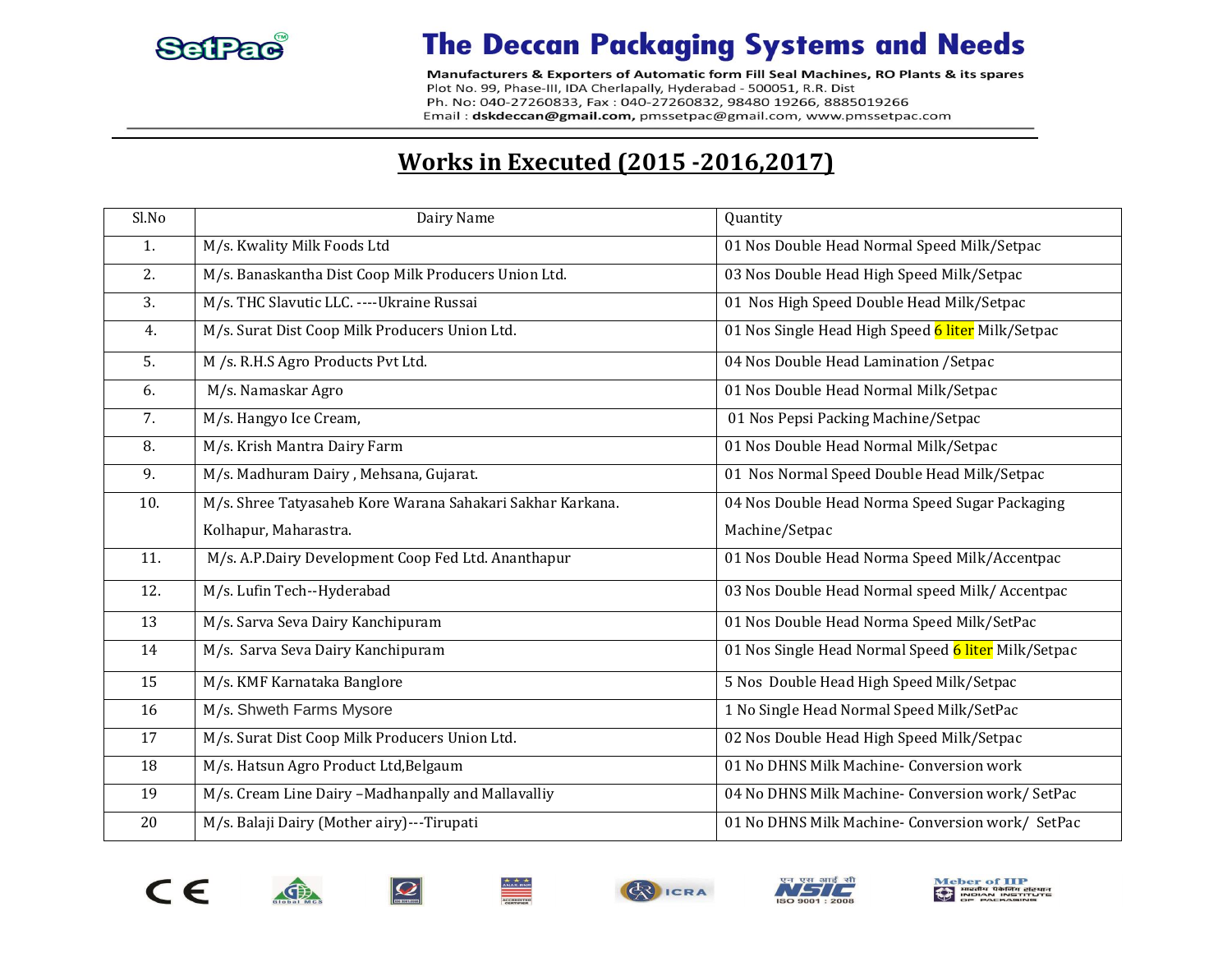

## **The Deccan Packaging Systems and Needs**

Manufacturers & Exporters of Automatic form Fill Seal Machines, RO Plants & its spares Plot No. 99, Phase-III, IDA Cherlapally, Hyderabad - 500051, R.R. Dist Ph. No: 040-27260833, Fax: 040-27260832, 98480 19266, 8885019266 Email: dskdeccan@gmail.com, pmssetpac@gmail.com, www.pmssetpac.com

| 21              | M/s. A.P.Dairy Development Coop Fed Ltd. Rajamendry AP            | 01 Nos Double Head Norma Speed Milk/Accentpac        |
|-----------------|-------------------------------------------------------------------|------------------------------------------------------|
| 22              | M/s. KMF Karnataka, Mysore                                        | 1 Nos Double Head High Speed Milk/Setpac             |
| 23              | M/s. Gowthami Dairy Equipments and Fabricators                    | 1 Nos Single Head High Speed Milk/Setpac             |
| 24              | M/s. Dairy Development Corporation--Lainchaur,                    | 3 Nos Single Head High sped Ghee                     |
|                 | Kathmandu Nepal.                                                  | 2 Double Head Normal speed Milk                      |
| 25              | M/s. CAT Engineering company--Feni Branch, Feni Bangladesh        | 1Nos Single Head Normal Speed Oil/Setpac             |
| 26              | M/s. Bhopal Sahakari Dugdh Sangh Maryadit, Bhopal                 | 65 Machines "Conversion work"                        |
| $\overline{27}$ | M/s. Modern Dairy Ltd : Karnal Haryana                            | 01 No -- 6 Ltrs AFFS Norma speed Machine for Milk    |
| 28              | M/s. A.P.Dairy Development Coop Fed Ltd.                          | 01 Nos Double Head Norma Speed Milk/Accentpac        |
| 29              | M/s. AP Oil Federation                                            | 01 Nos Single Head High Speed Oil/Accentpac          |
| 30              | M/s. Shree Tatyasaheb Kore Warna S S KARKHANA Ltd. (Warana Sugar) | 02 Single Head High Speed for 1 Kg Sugar packaging   |
| 31              | M/s. Shree Tatyasaheb Kore Warna S S KARKHANA Ltd. (Warana Sugar) | 1 Kg Suagr packaging Contract                        |
| 32              | M/s. Shree Warana Howrah Jute Mills Pvt Ltd                       | 03 Single Head High Speed for 1 Kg Sugar packaging   |
| 33              | M/s. Shree Warana Sah Dudh Utpadak Prakriya Sangh Ltd             | 03 Double Head High Speed Milk/Setpac                |
| 34              | M/s. Shree Warana Sah Dudh Utpadak Prakriya Sangh Ltd             | 01 Single Head High speed Milk powder packaging      |
|                 |                                                                   | machine                                              |
| 35              | M/s. KMF Mandya Dairy                                             | 2 Nos Double Head Normal Speed Milk/Setpac           |
| 36              | M/s. KMF Mysore Dairy                                             | 1 Nos Double Head High Speed Milk/Setpac             |
| 37              | M/s. SAKUMA EXPORTS LIMITED                                       | 1 No Single Head High Speed for 1 Kg Sugar packaging |
| 38              | M/s. Shree Swami Samrth Enterprise Aurangabad                     | 1 No Single Head Normal Speed for Oil packaging      |
| 39              | M/s.Sar Senapati Santaji Ghorpade Sugar Factory Ltd               | 1 No Single Head High Speed for 1 Kg Sugar packaging |
| 40              | M/s. Amrutdhara Dairy , PUSAD, DIST-YAVATMAL, MS                  | 1 No Double Head Normal Speed for Milk packaging     |
| 41              | M/s .Garden Court Distilleries Pvt ltd (Rajarambabu)              | 2 No Single Head High Speed for 1 Kg Sugar packaging |
| 42              | M/s. A.P.Dairy Development Coop Fed Ltd.                          | 01 Nos Double Head Norma Speed Milk/Accentpac        |





 $\mathbb{G}$